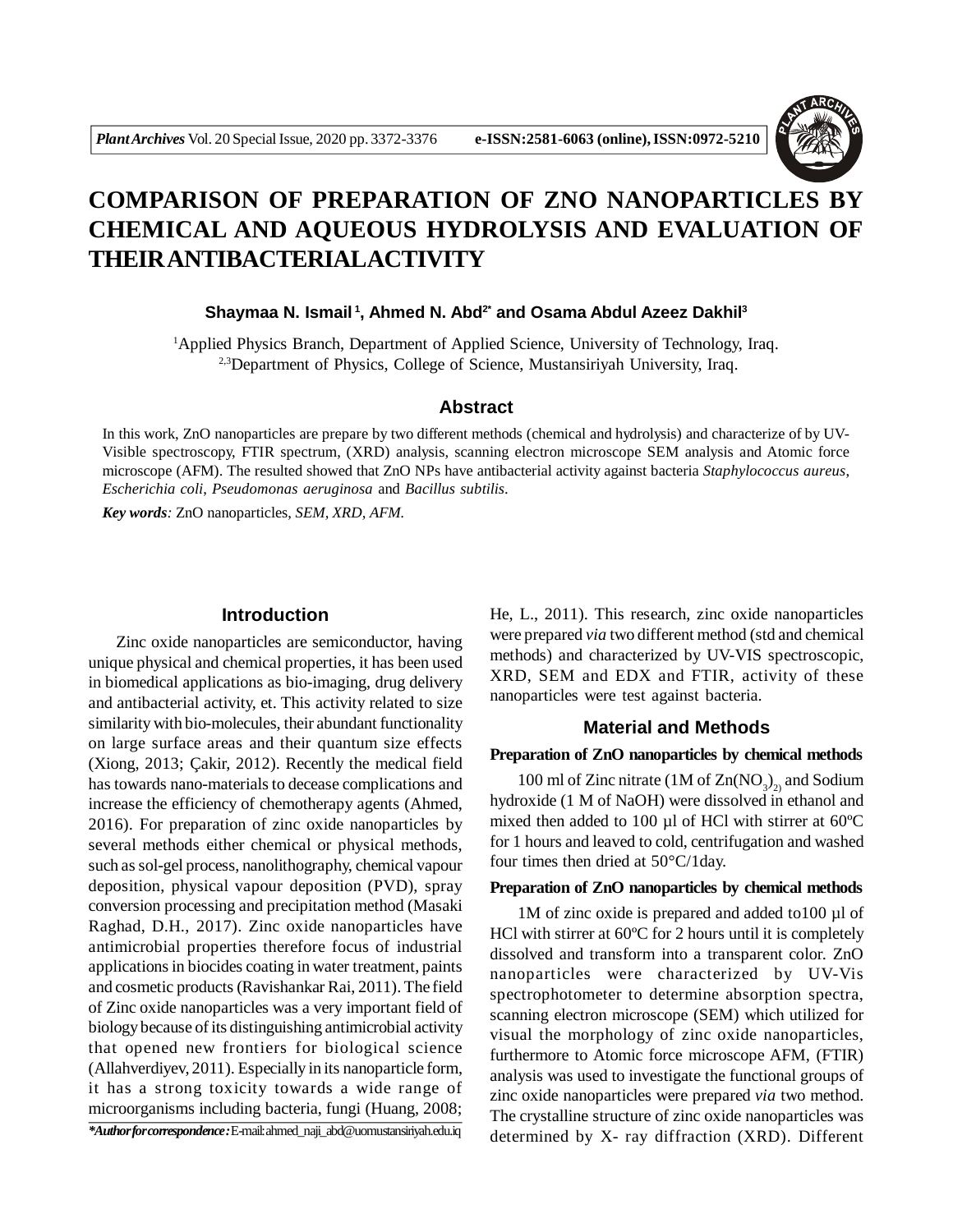bacteria using well diffusion agar methods. To prepare bacterial suspension take a loop full of each test bacterial isolate suspended with sterile normal saline, the density of colloidal was adjusted with 0.5 McFarland standards. Take 100 µl of suspension and inoculated to mueller hinton agar plates then spread by L- shape, then made 4 well on the surface on the inoculated mueller hinton agar plate by cork borer, after that added concentration (0.01, 0.02, 0.04 and 0.06 mg/ml) was added to each well and the plates were incubated at 37°C /1day. Finally the zone of inhibition was measured after 1 day incubation.

# **Results and Discussion**

# **Characterization of the synthesized zinc oxide nanoparticles**

The fig. 1,2 shows the UV-Vis-NIR spectra of ZnO nanoparticle were prepared in chemical and hydrolysis methods.

FTIR spectroscopy showed that photochemical analysis of powder of ZnO nanoparticles (chemical and hydrolysis methods), it shows prominent bands of absorbance at peaks XRD pattern of zinc oxide nanoparticles showed distinct diffraction planes of 31.7°, 34.4°, 38.2°, 46.6° and 56.6° at 2 $\theta$  values indexed to



**Fig. 1:** UV-Vis-NIR ZnO nanoparticles (1) chemical method, (2) aqueous hydrolysis.

(100), (002), (101), (102) and (110) planes. It shows in fig. 4 and in aqueous hydrolysis showed distinct diffraction planes of 31.7°, 34.6°, 36.18°, 47.42°, 56.56°, 62.76° and 66.14 $^{\circ}$  at 2 $\theta$  values indexed to (100), (002), (101), (102), (110), (103) and (200) planes. It shows in fig. 5. XRD is



**Fig. 2:** FTIR analysis of ZnO nanoparticles chemically.



**Fig. 3:** FTIR analysis of ZnO NPs hydrolysis.



**Fig. 4:** XRD of ZnO nanoparticles chemical.



**Fig. 5:** XRD of ZnO nanoparticles hydrolysis.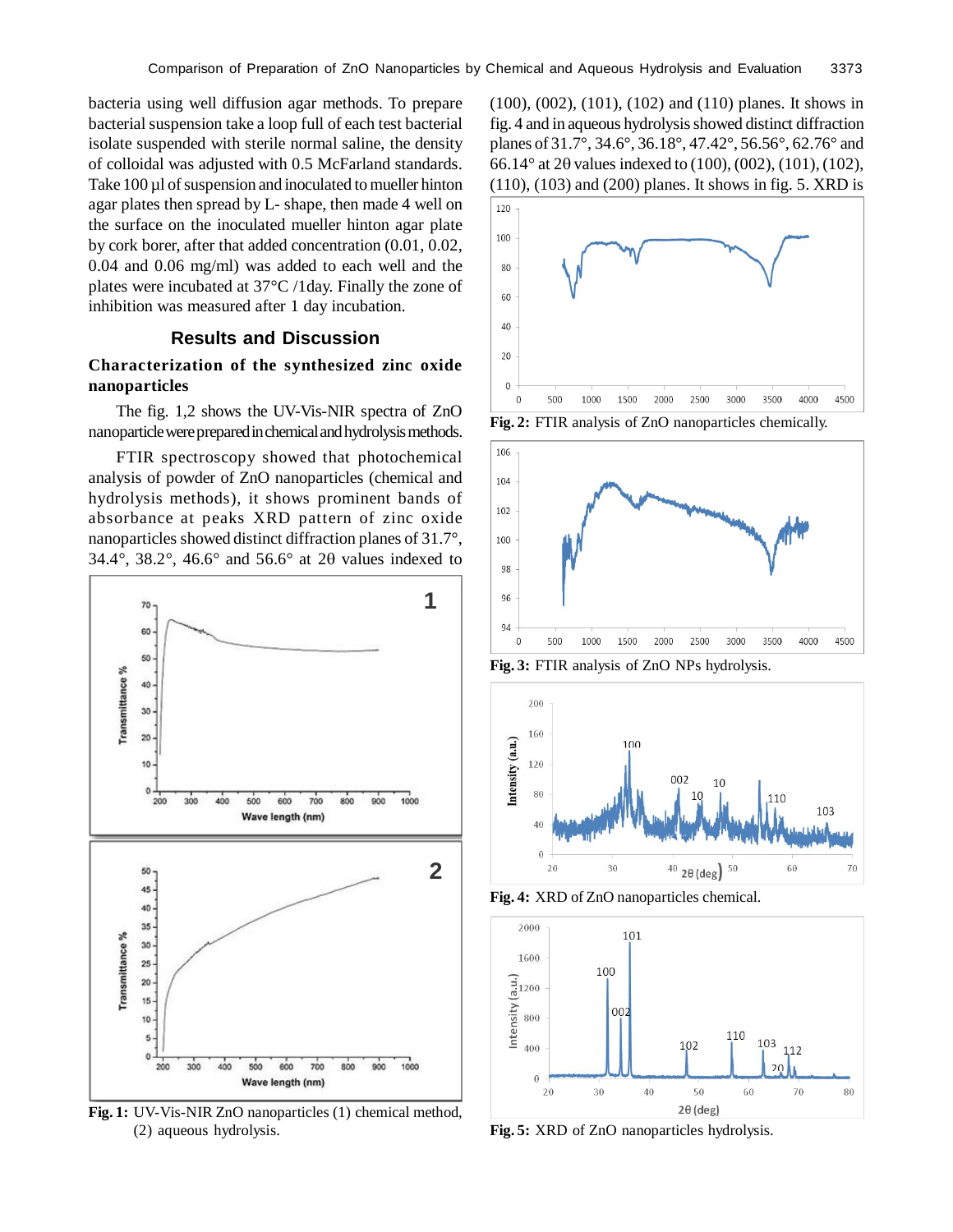

Fig. 6: SEM image of ZnO NPs (A) aqueous hydrolysis (B) chemical. studied using an atomic force microscope.

used to calculate the chemical composition and the crystalline nature of material (Ravishankar Rai, 2011).

It shows in fig. 6A and 6B the Scanning electron microscopic (SEM) images of zinc oxide nanoparticles obtained by aqueous hydrolysis, chemical method, SEM images confirmed the surface morphology of zinc oxide nanoparticles at different methods.

The topography of the surface was



**Fig. 7:** Image of AFM (Chemical)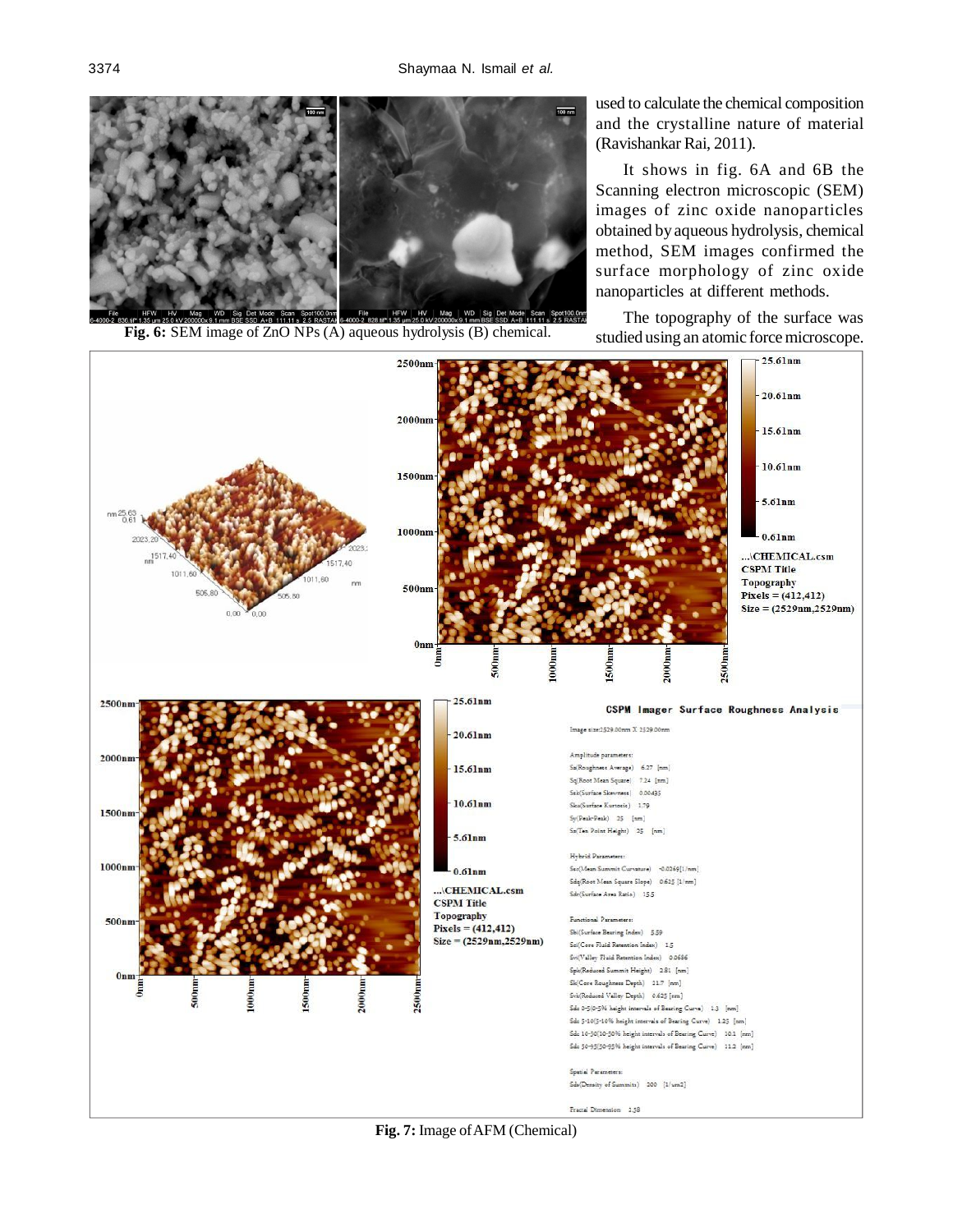



The fig. 7,8 showed two dimensional image of ZnO NPs showing in clusters of spherical shapes. The fig. 7,8 showed three-dimensional image of ZnO nanoparticles revealed a population of homogeneous particles with a regular surface fig. The average diameter of ZnO nanoparticles in chemical method is 58.87 nm while in aqueous hydrolysis is 75.96 nm.The topography of the surface like roughness average value and root mean square, surface skewedness, surface kurtosis, the value peak-peak in chemical method were greater than that prepared in **Table 1:** Value of surface roughness analysis.

| <b>Parameters</b> |       | <b>Chemical   Aqueous Hydrolysis</b> |
|-------------------|-------|--------------------------------------|
| Avg. Diameter     | 58.87 | 75.96                                |
| Roughness Average |       |                                      |
| Root mean Square  |       | 141                                  |

aqueous hydrolysis, this indicates a good uniform crystallites of ZnO nanoparticles prepared in chemical method.

The antibacterial activity of ZnO NPs were evaluated bacteria including *Escherichia coli*, *Staphylococcus aureus, Klebsiella pneumoniae* and *Pseudomonas aeruginosa* using

**Table 2:** Antibacterial activity of ZnO NPs by chemical.

| <b>Bacterial isolate</b> | <b>Concentration of</b><br>$\mathbf{Zn}$ NPs (mg/ml) |      |      |      |
|--------------------------|------------------------------------------------------|------|------|------|
|                          | 0.01                                                 | 0.02 | 0.04 | 0.06 |
|                          | Inhibition zone rate (mm)                            |      |      |      |
| E. coli                  |                                                      |      |      |      |
| S. aureus                |                                                      |      | 24   | 24   |
| Klebsiella pneumoniae    |                                                      |      |      |      |
| <b>B.</b> subtilis       |                                                      |      |      |      |